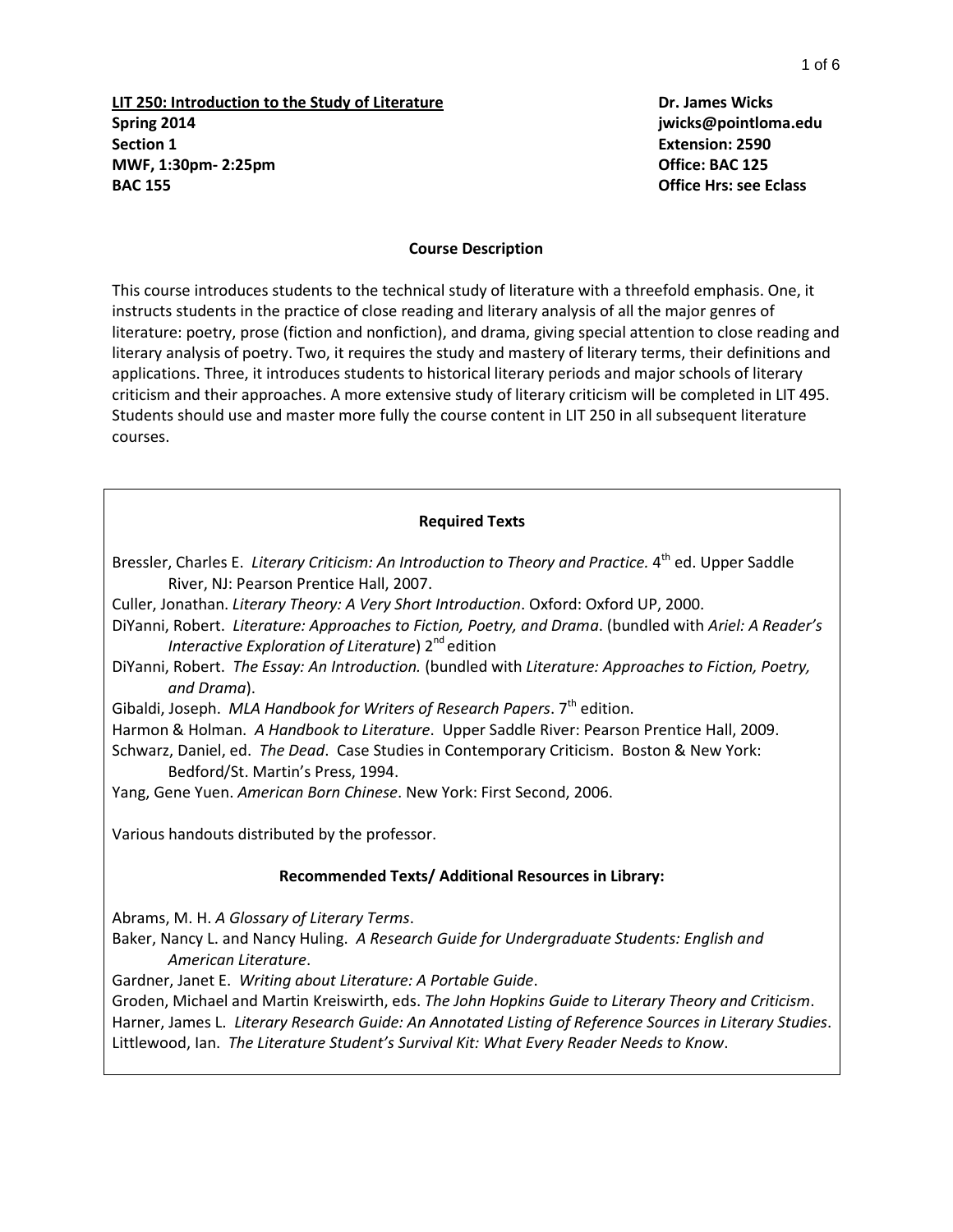## **Course Learning Outcomes**

## Students will:

- 1. Memorize (knowledge) and employ (application) fundamental concepts of literary study:
	- a. standard literary terminology
	- b. modes/genres of literature
	- c. elements of literary genres
	- d. literary periods (dates, writers, characteristics, and important developments)
- 2. Describe (comprehension) and practice (application) close reading of literary texts.
- 3. Describe (comprehension) current schools of contemporary literary criticism.
- 4. Consider (evaluation) current schools of contemporary literary criticism in relation to Christian faith and practice.
- 5. Use (application) contemporary literary criticism to examine (analysis) literary texts and argue (evaluation) their own readings of literary texts.
- 6. Use (application) literary research skills to examine literary texts and formulate (synthesis) their own readings of literary texts.

### **Course Policies and Requirements**

**Attendance:** *Attendance is required. Missing class for other than medical emergencies or excused absences will affect your grade, as per the University Catalog. Repeated tardiness or leaving class will also lower your grade*. The LJML department statement reads: "Regular and punctual attendance at all classes is considered essential to optimum academic achievement. If the student is absent from more than 10 percent of class meetings, the faculty member has the option of filing a written report which may result in de-enrollment. If the absences exceed 20 percent, the student may be de-enrolled without notice. If the date of de-enrollment is past the last date to withdraw from a class, the student will be assigned a grade of W or WF consistent with university policy in the grading section of the catalog. See Academic Policies in the undergrad student catalog."

**Class Preparation:** All assignments must be completed prior to the assigned due date and time. Some assignments will be discussed in class while others will be completed individually but not discussed.

**Class Participation:** *Regular* contributions to class discussion are expected, including but not restricted to discussions of weekly readings, related experiential exercises, and open dialogue. Despite the size of the class, I want everyone to feel compelled to share their thoughts on assigned readings. Enthusiastic and responsible participation in assigned group projects (in-class and outside of class) is expected of all.

**Late Paper Policy:** Hand in your assignment in on time. Otherwise, a late submission will be penalized: 1st) by a 1/3 drop of a grade on the due date if submitted after the class has started, 2nd) by a letter grade if submitted after class on the due date or delivered outside of class on the due date, and 3rd) by an additional letter grade for each day late following the assignment due date. Unless pre-arranged, assignments more than a week late will not be graded.

**E-Mail:** Please use e-mail for simple, logistical questions or clarifications. Write: "LIT 250" in the subject line. Allow 24 hours/ 1 business day for a reply.

You are responsible for routinely checking your pointloma.edu account and Eclass for electronic messages from me (and sometimes from your classmates). You are accountable for all course material, announcements, communications that are distributed to these sites.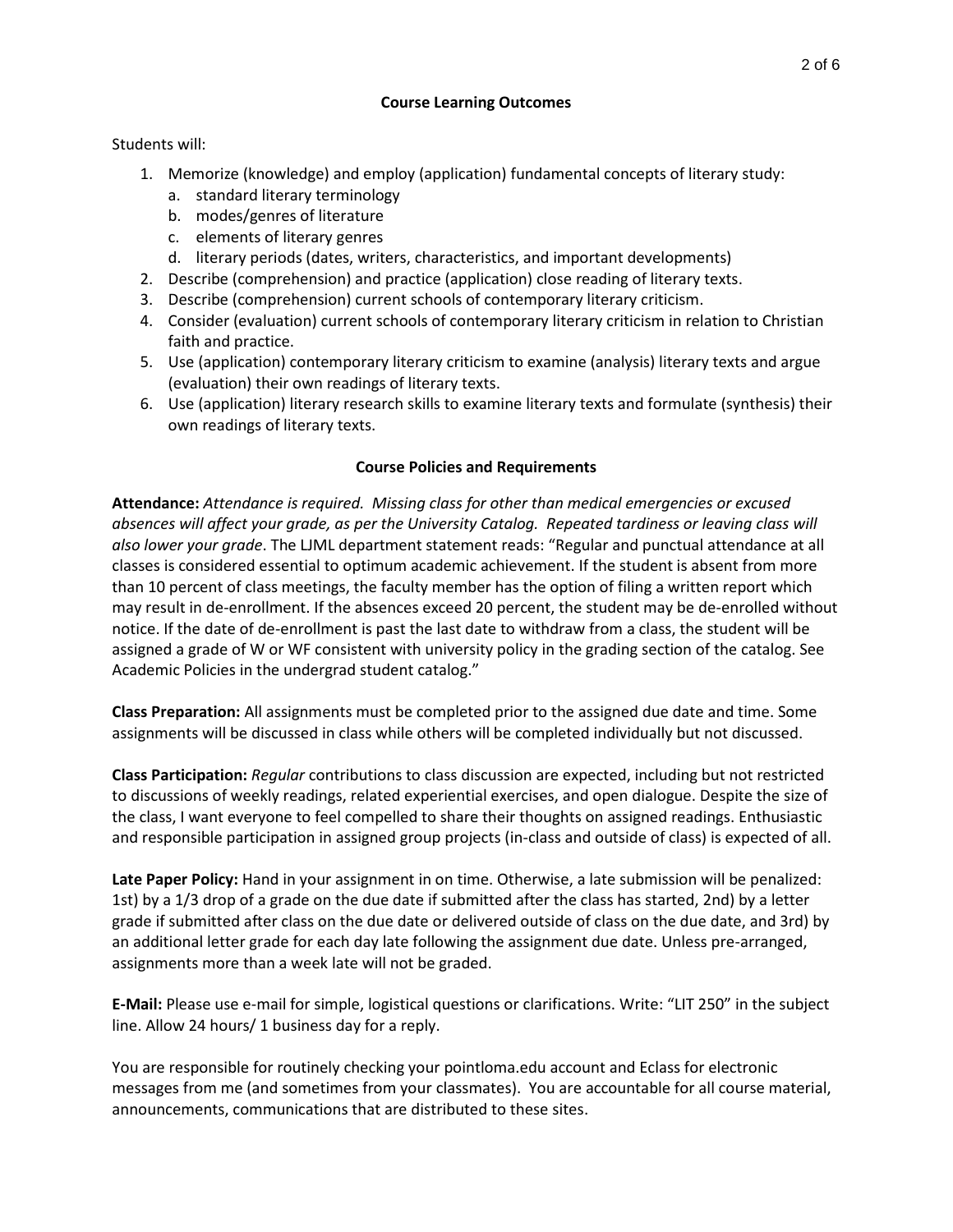**Writing:** Each student will complete class assignments, reflection papers, essay/ analytical papers on assigned texts, and a term paper of close reading and critical analysis. Essay/ Analysis Papers are to be 2 typed pages in length and are to be concise, well-supported and clear.

**Paper Format**: Papers are written in MLA Style. Papers are stapled, typed and double-spaced. Submit assignments in black ink on 8.5"x11" white paper. Use a non-decorative 12-point font, such as Times New Roman, and use 1" margins. Do not include title pages. Include page numbers. Use the MLA website or a current MLA style guide for style, grammar, format and citation questions.

**Quizzes**: your lowest quiz score will be eliminated from your semester average; thus, a missed quiz may not be made up. All quiz content is content for midterm and final exams.

**Cell phones and Computers:** may be used for classroom-related activities only. No texting.

**Public Discourse:** Much of the work we will do in this class is cooperative, by nature of the class discussions and general feedback given to written work and/projects; thus you should think of all your writing and speaking for and in class as public, not private, discourse. By continuing in this class, you acknowledge that your work will be viewed by others in the class.

**Inclusive Language:** *Because the Literature, Journalism, and Modern Language department recognizes the power of language, all public language used in this course, including written and spoken discourse, will be inclusive. This standard is outlined by all major academic style guides, including MLA, APA, and Chicago, and is the norm in university-level work.* These academic style guides provide background information and good examples of how to maintain non-sexist language use in your writing.

## **Academic Accommodations and Academic Honesty/ Policy on Plagiarism**

[http://catalog.pointloma.edu/content.php?catoid=8&navoid=864%23Academic\\_Honesty](http://catalog.pointloma.edu/content.php?catoid=8&navoid=864%23Academic_Honesty)

### **Eclass**

You may have heard that PLNU is piloting a new LMS (Canvas). This LMS will only be used in some courses. For this course, you will be logging into **Eclass** to access our online materials. To do so:

- 1. Please use **Firefox** as your browser.
- 2. Go to [https://eclass.pointloma.edu.](https://eclass.pointloma.edu/)
- 3. Create a shortcut or bookmark to this site.
- 4. Log in with your PLNU username and password.

**Final Examination:** *The published time for the final examination is one of the considerations when enrolling for a course. Students are expected to arrange their personal affairs to fit the examination schedule.* The official statement reads: "Successful completion of this class requires taking the final examination on its scheduled day. The final examination schedule is posted on the Class Schedules site. No requests for early examinations or alternative days will be approved. In the rare case that a student is scheduled for more than three (3) final examinations on the same day, the student is authorized to contact each professor in order to work out an alternate time for one of those examinations. Department chairs/school deans and college deans need not be involved in the process of making this *schedule.*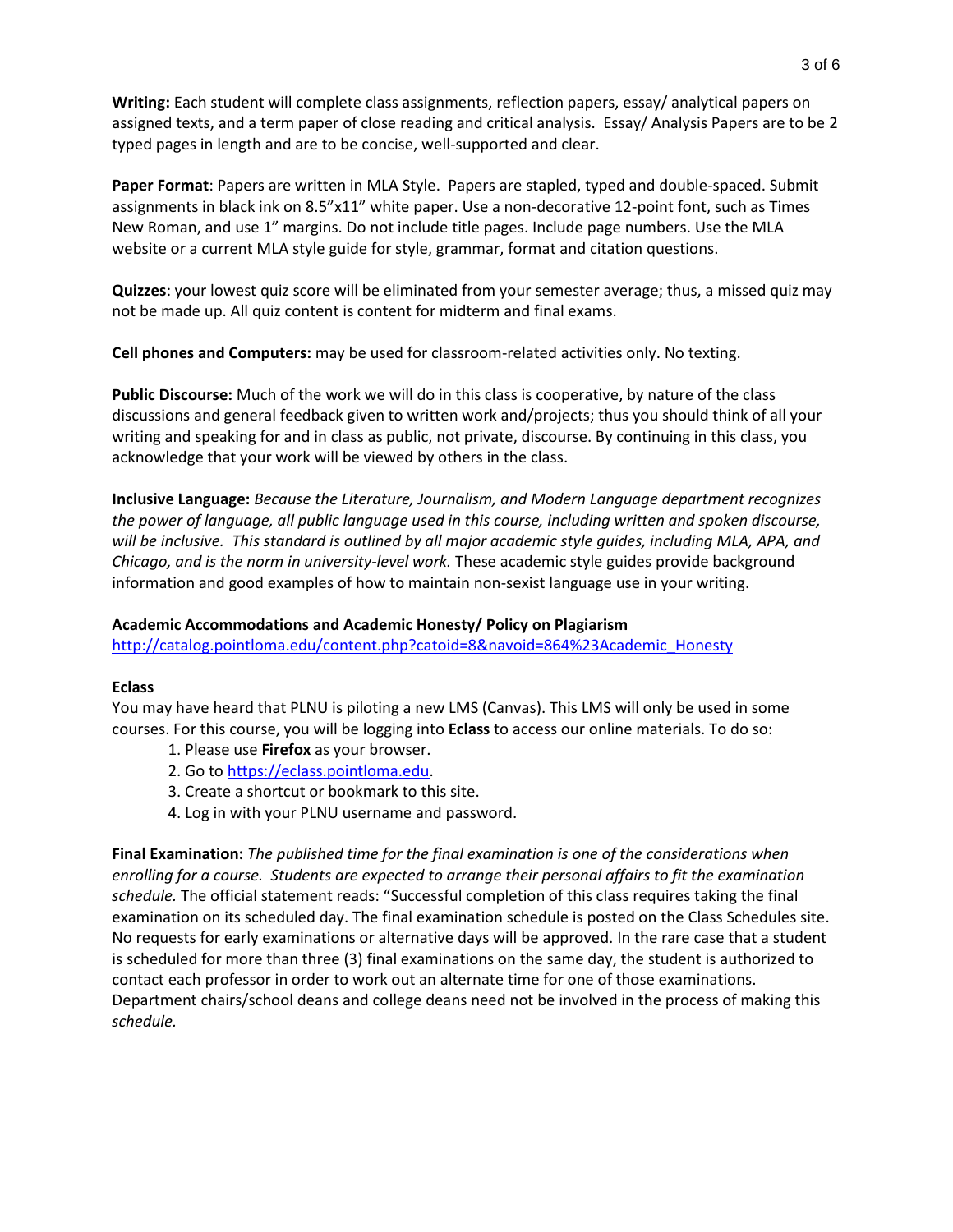#### **Grading Scale**

| 94-100 | А  |
|--------|----|
| 90-93  | А- |
| 88-89  | В+ |
| 84-87  | В  |
| 80-83  | B- |
| 78-79  | C+ |
| 74-77  | C  |
| 70-73  | C- |
| 60-69  | D  |
| 0-59   | F  |

#### **Grading**

- 5% Participation and Assignments
- 5% Class Definitions Text: students meet all deadlines and use as a study guide.
- 10% Quizzes (approx. 20)
- 20% Analyses/ Essays
- 20% Midterm exam
- 20% Term paper
- 20% Final exam

### **Evaluation of Papers**

The following questions will be considered when papers are evaluated and graded. All questions may not be relevant to each assignment.

- Does the paper respond to the various parts of the prompt?
- Does the paper make an argument?
- Is the claim clear and plausible? Is it stated and contextualized effectively?
- Is there sufficient and relevant evidence to ground the claim?
- Does the paper effectively select and use material from the course readings to support and validate the analysis? Does it summarize, paraphrase, and quote effectively?
- Does the paper use all relevant details from the readings both to support the claim and to provide a context for the case being made? Does it ignore material that should be taken into account?
- Does the paper demonstrate an awareness of how the argument being proposed fits into the larger set of claims made about the topic in our course readings?
- Does the paper work through the complexities of the material (as opposed to oversimplifying or overgeneralizing)?
- Is the paper well organized?
- Does it cite material from the sources using MLA documentation style?
- Are there sentence structure problems or grammatical errors that interfere with the meaning?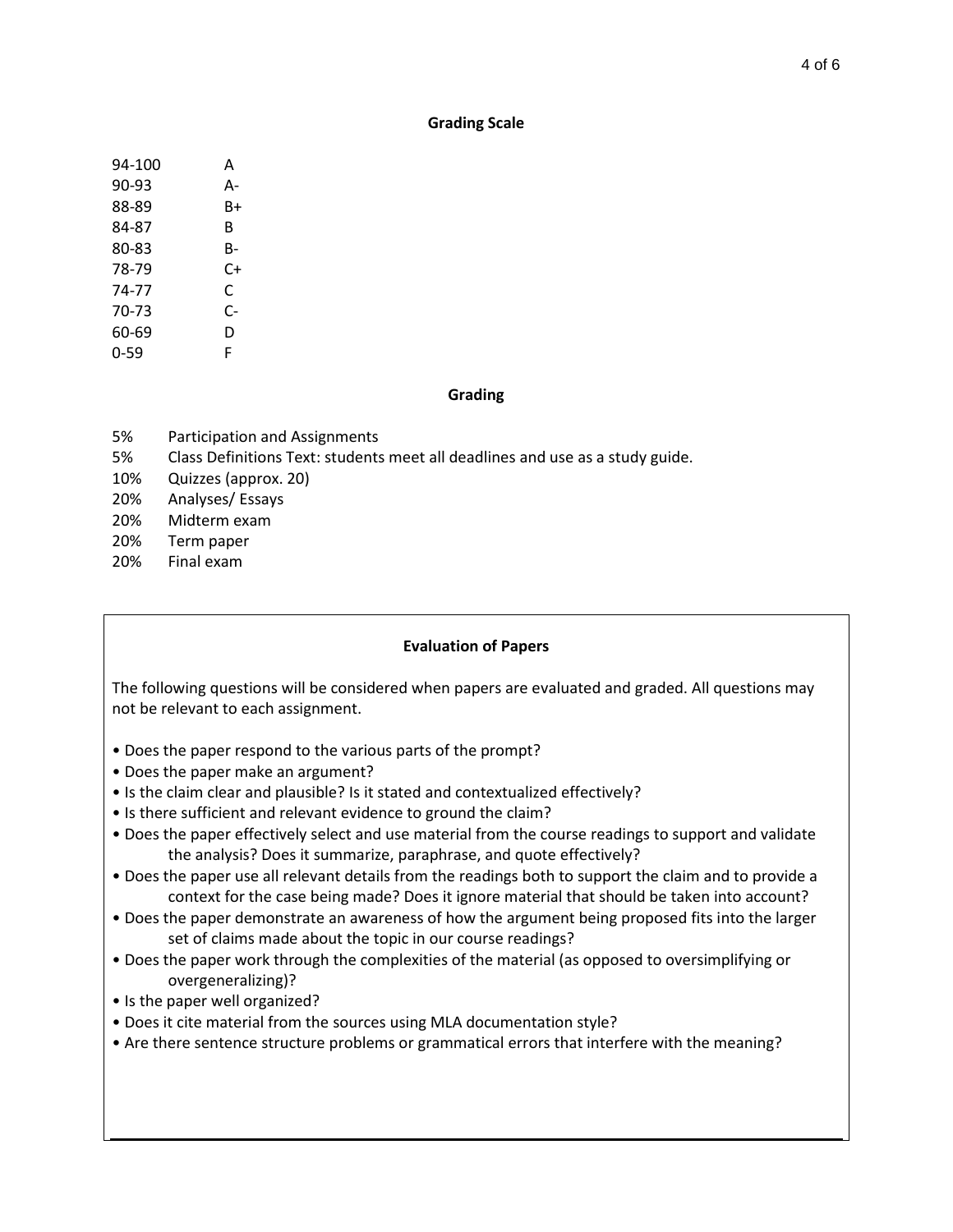## **Evaluation Standards**

• An "A" essay demonstrates excellent work. It has something to say and says it well. It develops its argument clearly and consistently, demonstrating a complex understanding of the assignment, and does so using varied sentence structure. It often rises above other essays with particular instances of creative or analytical sophistication. There may be only minor and/or occasional grammatical errors.

• A "B" essay demonstrates good work. It establishes a clear claim and pursues it consistently, demonstrating a good understanding of the assignment. There may be some mechanical difficulties, but not so many as to impair the clear development of the main argument. While a "B" essay is in many ways successful, it lacks the originality and/or sophistication of an "A" essay.

• A "C" essay demonstrates adequate work. It establishes an adequate grasp of the assignment and argues a central claim. In addition, the argument may rely on unsupported generalizations or insufficiently developed ideas. It may also contain grammatical errors.

• Work that earns a grade of "D" or "F" is often characterized by the following problems: it fails to demonstrate an adequate understanding of the assignment; it fails to articulate an adequate argument; and/or it contains significant grammatical problems.

| Week           | <b>Date</b>  | <b>Schedule</b>                                                                                                    |
|----------------|--------------|--------------------------------------------------------------------------------------------------------------------|
| 1              | 1/14         | T Introduction                                                                                                     |
|                | 1/15         | W Bressler, Literary Criticism, Chapter 1   Bressler Ch. 1 Handout                                                 |
|                | 1/17         | F Bressler, Literary Criticism, Chapter 2   1 page reflection                                                      |
| $\overline{2}$ | 1/20         | M MLK Jr. Day (No Classes)                                                                                         |
|                | 1/22         | W Quiz 1, Culler, Literary Theory, (1-41)   1 page reflection                                                      |
|                | 1/24         | F Quiz 2, Culler, Literary Theory, (42-81)   1 page reflection                                                     |
| 3              | 1/27         | M Quiz 3, Culler, Literary Theory, (82-120)   1 page reflection                                                    |
|                | 1/29         | W Bressler, Literary Criticism, Chapter 3   1 page reflection                                                      |
|                | 1/31         | F DiYanni, Literature, Chapter 3   Hand in completed DiYanni Intro. & Ch. 1-2                                      |
|                |              | Handout                                                                                                            |
| 4              | 2/3          | M Quiz 4, DiYanni, Literature, Chapter 3 (continued)                                                               |
|                | 2/5          | W Workshop Day   MLA Handbook, Chapters 4 & 6; DiYanni Literature, Chapter 4                                       |
|                | 2/7          | F Analysis 1   Library Session, MLA Handbook for Writers of Research Papers,                                       |
|                |              | Chapters 1-3; DiYanni, Literature, Chapter 30 (1521-39)                                                            |
|                |              | Library Reading: Gardner, Writing about Literature, Chapters 2-4                                                   |
| 5              | 2/10         | M Quiz 5, DiYanni, Literature, Chapters 10-11                                                                      |
|                | 2/12         | W Quiz 6, DiYanni, Literature, Chapter 12 (510-35)                                                                 |
|                | 2/14<br>2/17 | F DiYanni, Literature, Chapter 12 (536-56)                                                                         |
| 6              |              | M DiYanni, Literature, Chapter 12 (556-74)<br>W Quiz 7 & 7b, DiYanni, Literature, Chapter 15   1 page reflection   |
|                | 2/19<br>2/21 | F DiYanni, Literature, Chapter 13                                                                                  |
|                | 2/24         |                                                                                                                    |
| $\overline{7}$ |              | M Workshop Day                                                                                                     |
|                |              | Library Reading: Gardner Writing about Literature, Chapter 5<br>W Analysis 2   DiYanni, Literature, Chapters 21-22 |
|                | 2/26<br>2/28 | F Quiz 8, DiYanni, Literature, Chapter 23                                                                          |
|                |              |                                                                                                                    |

# **Course Schedule** *Subject to Change*